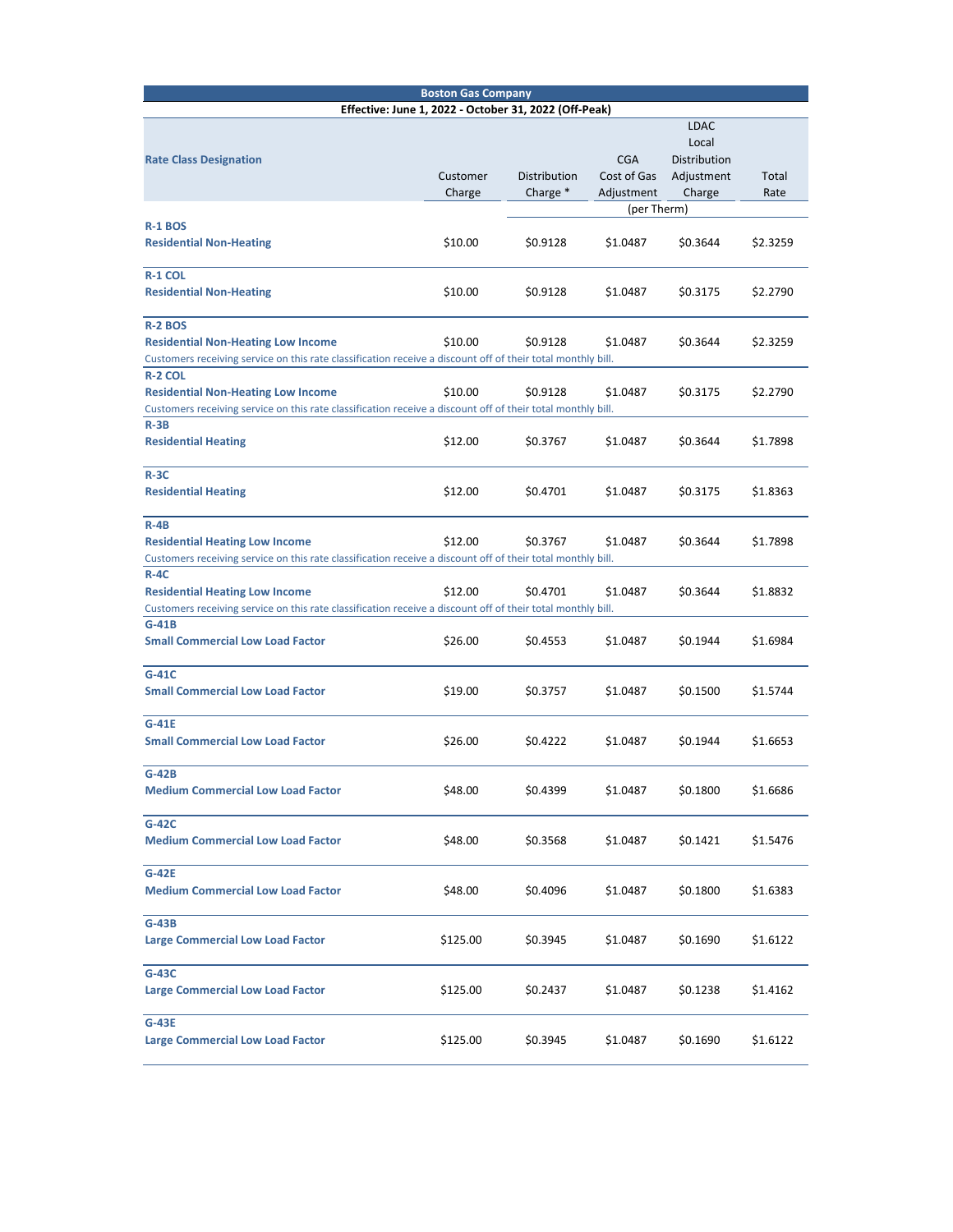|                                                                    | <b>Boston Gas Company</b> |                                                       |             |              |              |  |
|--------------------------------------------------------------------|---------------------------|-------------------------------------------------------|-------------|--------------|--------------|--|
|                                                                    |                           | Effective: June 1, 2022 - October 31, 2022 (Off-Peak) |             |              |              |  |
|                                                                    |                           |                                                       |             | <b>LDAC</b>  |              |  |
|                                                                    |                           |                                                       |             | Local        |              |  |
| <b>Rate Class Designation</b>                                      |                           |                                                       | <b>CGA</b>  | Distribution |              |  |
|                                                                    | Customer                  | Distribution                                          | Cost of Gas | Adjustment   | Total        |  |
|                                                                    | Charge                    | Charge *                                              | Adjustment  | Charge       | Rate         |  |
| $G-51B$                                                            |                           |                                                       |             |              |              |  |
| <b>Small Commercial High Load Factor</b>                           | \$26.00                   | \$0.2437                                              | \$1.0487    | \$0.1944     | \$1.4868     |  |
|                                                                    |                           |                                                       |             |              |              |  |
| $G-51C$                                                            |                           |                                                       |             |              |              |  |
| <b>Small Commercial High Load Factor</b>                           | \$19.00                   | \$0.3268                                              | \$1.0487    | \$0.1690     | \$1.5445     |  |
| G-51E                                                              |                           |                                                       |             |              |              |  |
| <b>Small Commercial High Load Factor</b>                           | \$26.00                   | \$0.3074                                              | \$1.0487    | \$0.1944     | \$1.5505     |  |
|                                                                    |                           |                                                       |             |              |              |  |
| $G-52B$                                                            |                           |                                                       |             |              |              |  |
| <b>Medium Commercial High Load Factor</b>                          | \$48.00                   | \$0.2379                                              | \$1.0487    | \$0.1800     | \$1.4666     |  |
|                                                                    |                           |                                                       |             |              |              |  |
| $G-52C$                                                            |                           |                                                       | \$1.0487    |              |              |  |
| <b>Medium Commercial High Load Factor</b>                          | \$48.00                   | \$0.2987                                              |             | \$0.1944     | \$1.5418     |  |
| $G-52E$                                                            |                           |                                                       |             |              |              |  |
| <b>Medium Commercial High Load Factor</b>                          | \$48.00                   | \$0.2020                                              | \$1.0487    | \$0.1800     | \$1.4307     |  |
|                                                                    |                           |                                                       |             |              |              |  |
| $G-53B$                                                            |                           |                                                       |             |              |              |  |
| <b>Large Commercial High Load Factor</b>                           | \$125.00                  | \$0.2040                                              | \$1.0487    | \$0.1690     | \$1.4217     |  |
|                                                                    |                           |                                                       |             |              |              |  |
| G-53C                                                              |                           |                                                       |             |              |              |  |
| <b>Large Commercial High Load Factor</b>                           | \$125.00                  | \$0.1701                                              | \$1.0487    | \$0.1800     | \$1.3988     |  |
| $G-53E$                                                            |                           | (per MDCQ)                                            |             | (per Therm)  |              |  |
| Large Commercial High Load Factor                                  | \$553.00                  | \$1.8069                                              | \$1.0487    | \$0.1690     |              |  |
|                                                                    |                           |                                                       |             |              |              |  |
|                                                                    |                           |                                                       |             |              | <b>LDAC</b>  |  |
|                                                                    |                           |                                                       | <b>CGA</b>  | <b>CGA</b>   | Local        |  |
|                                                                    |                           |                                                       | Cost of Gas | Cost of Gas  | Distribution |  |
|                                                                    | Customer                  | Distribution                                          | Adjustment  | Adjustment   | Adjustment   |  |
|                                                                    | Charge                    | Charge*                                               | Demand      | Variable     | Charge       |  |
|                                                                    |                           | (per MDCQ)                                            |             | (per Therm)  |              |  |
| $G-44B$                                                            |                           |                                                       |             |              |              |  |
| <b>Extra Large Commercial Low Load Factor</b>                      | \$553.00                  | \$2.3025                                              | \$1.1709    | \$0.9196     | \$0.1549     |  |
| $G-54B$                                                            |                           |                                                       |             |              |              |  |
| <b>Extra Large Commercial High Load Factor</b>                     | \$553.00                  | \$1.8069                                              | \$1.1709    | \$0.9196     | \$0.1549     |  |
|                                                                    |                           |                                                       |             |              |              |  |
|                                                                    |                           |                                                       |             |              |              |  |
| * The monthly Distribution charges include the the following RDAFs |                           |                                                       |             |              |              |  |
| <b>Rate Class</b>                                                  | <b>RDAF</b>               |                                                       |             |              |              |  |
| R-1, R-2, R-3B, R-3C, R-4B, R3C (per Therm)                        | \$0.0366                  |                                                       |             |              |              |  |
| G-41B, G-41C, G-41E, G-51B, G-51C, G-51E (per Therm)               | \$0.0278                  |                                                       |             |              |              |  |
|                                                                    | \$0.0196                  |                                                       |             |              |              |  |
| G-42B, G-42C, G-42E, G-52B, G-52C, G-52E (per Therm)               |                           |                                                       |             |              |              |  |
| G-43B, G-43C, G-43E, G-53B (per Therm)                             | \$0.0168                  |                                                       |             |              |              |  |
| G-44B (per MDCQ)                                                   | \$0.1087                  |                                                       |             |              |              |  |
| G-54B (per MDCQ)                                                   | \$0.1355                  |                                                       |             |              |              |  |